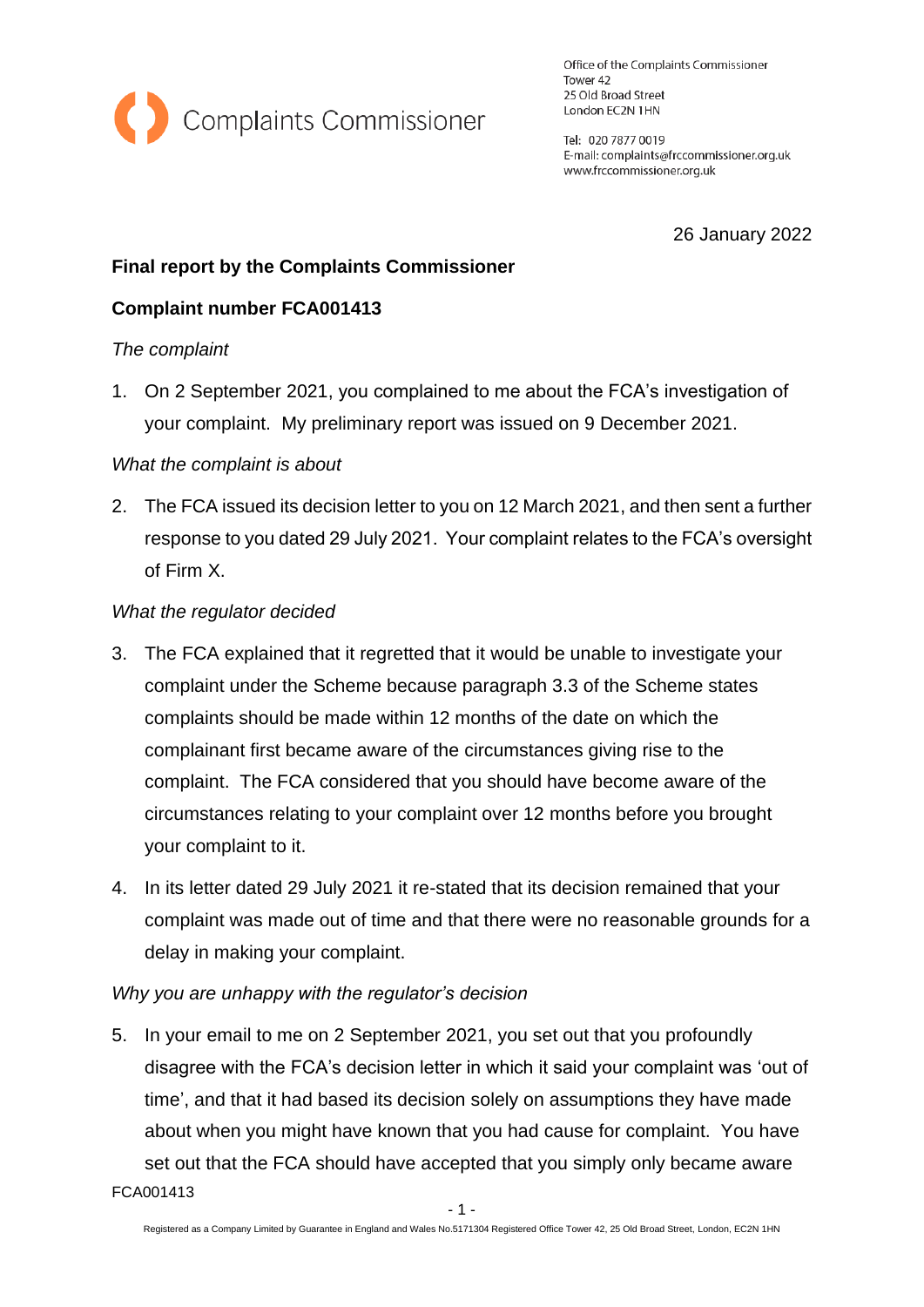of the cause for your complaint following the findings of the investigation into a similar case involving Firm Y.

- 6. From your complaint to me and the correspondence you have had with the FCA, I have identified the following reasons that you disagree with the FCA's decision to not investigate your complaint under paragraph 3.3 of the Scheme:
	- a. The FCA in its decision letter referenced the liquidation of Firm X in 2013 and it referenced that it took action against two regulated financial advisor firms who the FCA say were responsible for selling Firm X's schemes to UK consumers. You said that you were completely unaware of them and had no interaction with those intermediaries at any time. In your response to my preliminary report on 20 December 2021, you set out that you never received formal notification of Firm X's liquidation.
	- b. You have advised that the evidence for your complaint against the FCA for serious regulatory failure relates to information that came from your recent sight of a letter sent to Martin Wheatley (former CEO of FCA) in 2014 that infers that the FCA was warned on numerous occasions from 2010 onwards that Firm X's activities was putting retail consumers at risk, yet again no action was taken.
	- c. You further set out that you were aware of the publicity surrounding the independent investigation into the FCA's regulation of Firm Y and the subsequent publication of the report, which you have set out says, that the FCA has a potential liability in the event that it fails to take appropriate action to protect consumers against the fraudulent activities of a non-regulated company. You have explained that the publication of the independent investigations report strengthened your belief that you have a valid claim against the FCA.

# *Preliminary points*

7. As you have identified, an independent investigation report has recently been published that identified a number of failures by the FCA in its regulation of Firm Y, an FCA authorised organisation, who it was found offered both regulated and unregulated products, including Unregulated Collective Investment Schemes (UCIS), to its clients.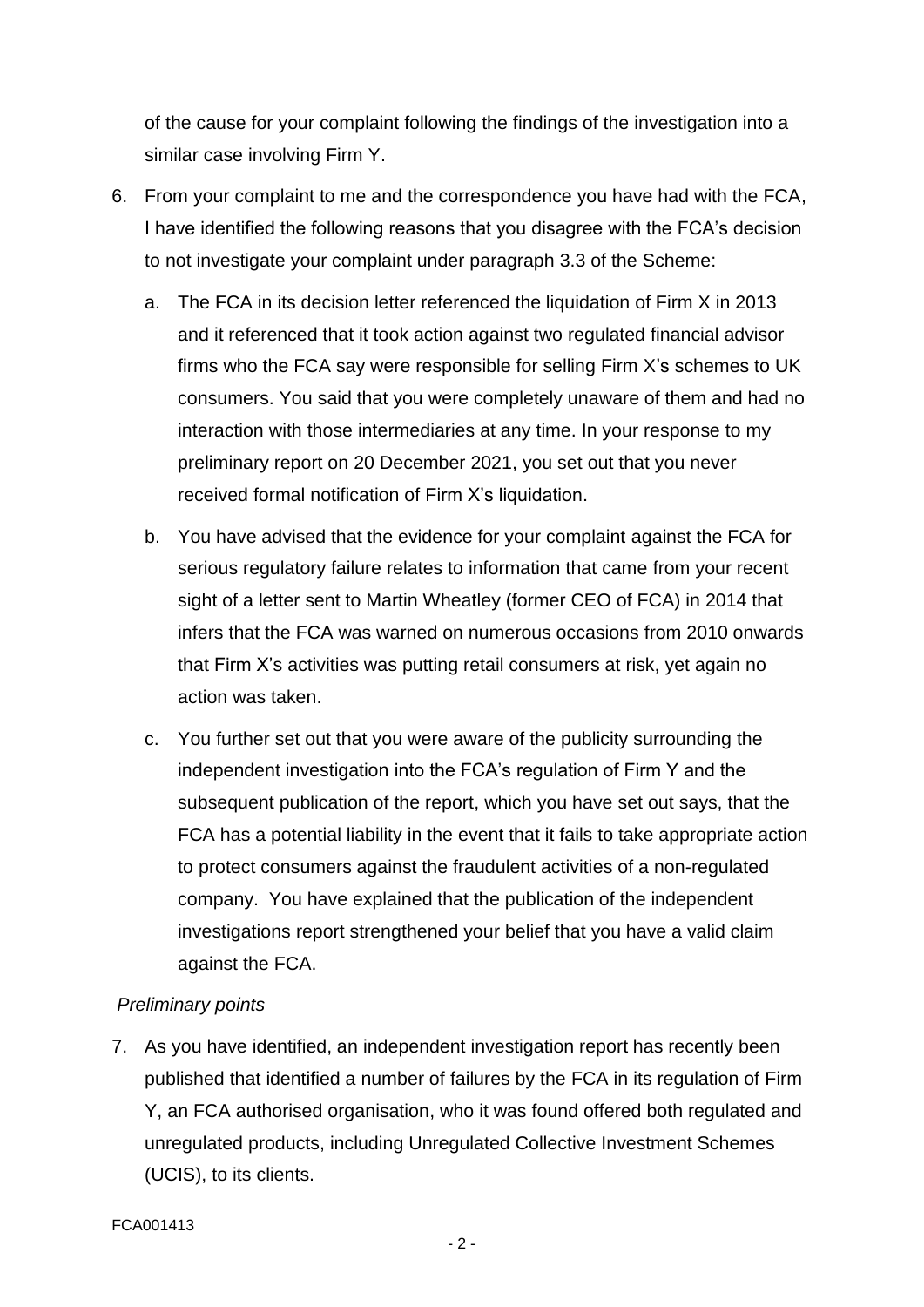- 8. Whilst there is a temptation to compare other cases, including yours, with the independent investigation report into Firm Y, it is not appropriate to do so. I must emphasise that every case has its own unique circumstances and it is important that I assess each case looking at its own specific details and circumstances.
- 9. Firm X whose products you invested in, was not regulated by the FCA at any time and the products that you invested in were unregulated products.

#### *My analysis*

- 10. Firstly, I want to say that I am very sorry to hear about the financial losses you have suffered as a result of your investment with Firm X.
- 11. Secondly, I want to note that your complaint is not the only complaint that has been received about the FCA's handling of matters involving Firm X. The issues that you have raised in your complaint about the FCA investigation of your complaint appear to closely mirror those raised by other complainants recently received by my office and that I have previously reviewed.
- 12. I have considered your position set out in your email of 2 September 2021, and in your correspondence with the FCA. I understand that some of the evidence that you have outlined has been collated and shared by an investor group seeking to find answers and redress for investors of Firm X's products, through different avenues including through complaints like yours to the FCA. I do not consider that the information that has been brought to your attention in the past 12 months provides new grounds for you to lodge a complaint that would otherwise be out of time.
- 13. I accept the FCA's position that there were already numerous pieces of information publicly available before you brought your complaint to the FCA that would have made you aware of the circumstances around your complaint. These include but are not limited to the Jersey Financial Services Commission press releases, the Final Notices issued on the two regulated financial adviser firms and Firm X going into liquidation.
- 14. I know that you disagree with these points. You have set out in your correspondence you were unaware of the action taken against two regulated financial advisor firms who the FCA say were responsible for selling Firm X's schemes to UK consumers. In your response to my preliminary report received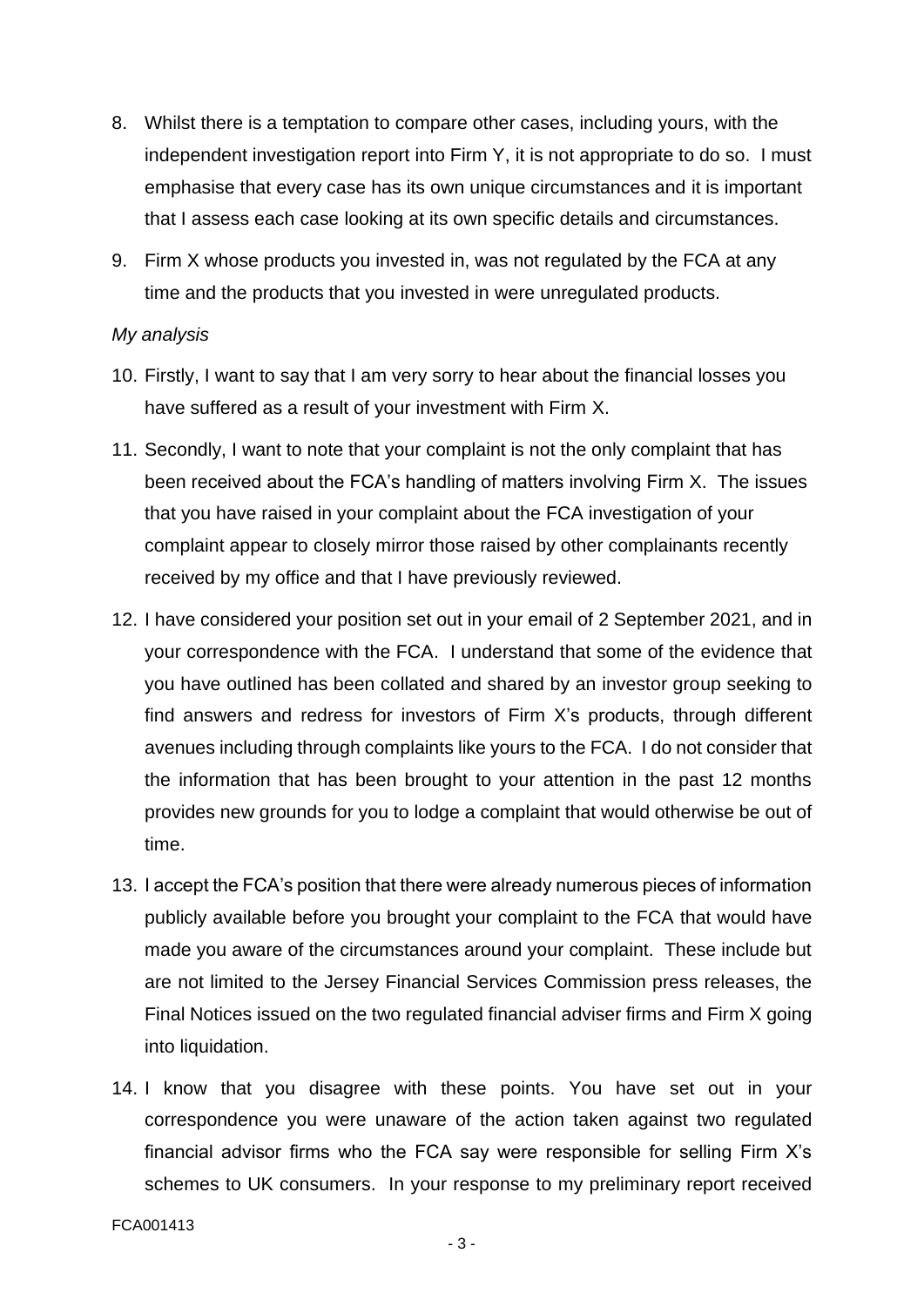on 20 December 2021, you set out that you never received formal notification of Firm X's liquidation and until recently you had no reason to think you had grounds to submit a complaint to the FCA. You set out that you only became aware of the cause of your complaint following the publicity around the independent investigation into Firm Y.

- 15. Whilst I acknowledge these points, I consider that it is implausible that the lack of updates and/or returns on your substantial investment for a significant period should not have prompted you to look into what was happening in relation to your investment, much earlier than at the time of your complaint to the FCA. I believe that any investigations from 2014 would have alerted you to the fact that Firm X was going into (or already was in) liquidation. It is my position that this was a significant event that would have put you on notice of the circumstances and issues in relation to Firm X and that there were serious concerns about your investment.
- 16. I can accept complaints which are out of time if I feel there is good justification. I have considered the circumstances of this case and I do not think it is either practical or justified to investigate this case. It is not practical for the Complaints Scheme to have an indefinite open time frame for lodging complaints. That is why the Scheme requires complainants to lodge a complaint within twelve months of becoming aware of the circumstances giving rise to their complaint. This ensures that an investigation into the complaint can be conducted at the time of, or close to the originating events of a complaint, and people within the organisation can be located to provide first hand knowledge about the matters and locate and obtain relevant documentation. It also ensures that steps can be taken to address current issues and steps can be taken to resolve and improve issues at that point in time, rather than historical issues where the regulator may have already introduced changes to regulation and processes that are at question in the complaint. The Complaints Scheme does not have unlimited resources and whilst it is important to understand where there have potentially been historical issues and take lessons from them, this must be balanced with the available resources. However, I can assure you that I always carefully consider cases where Paragraph 3.3 has been used to ensure that it has been used appropriately and not being used to avoid addressing complaints, and I have done so in your case.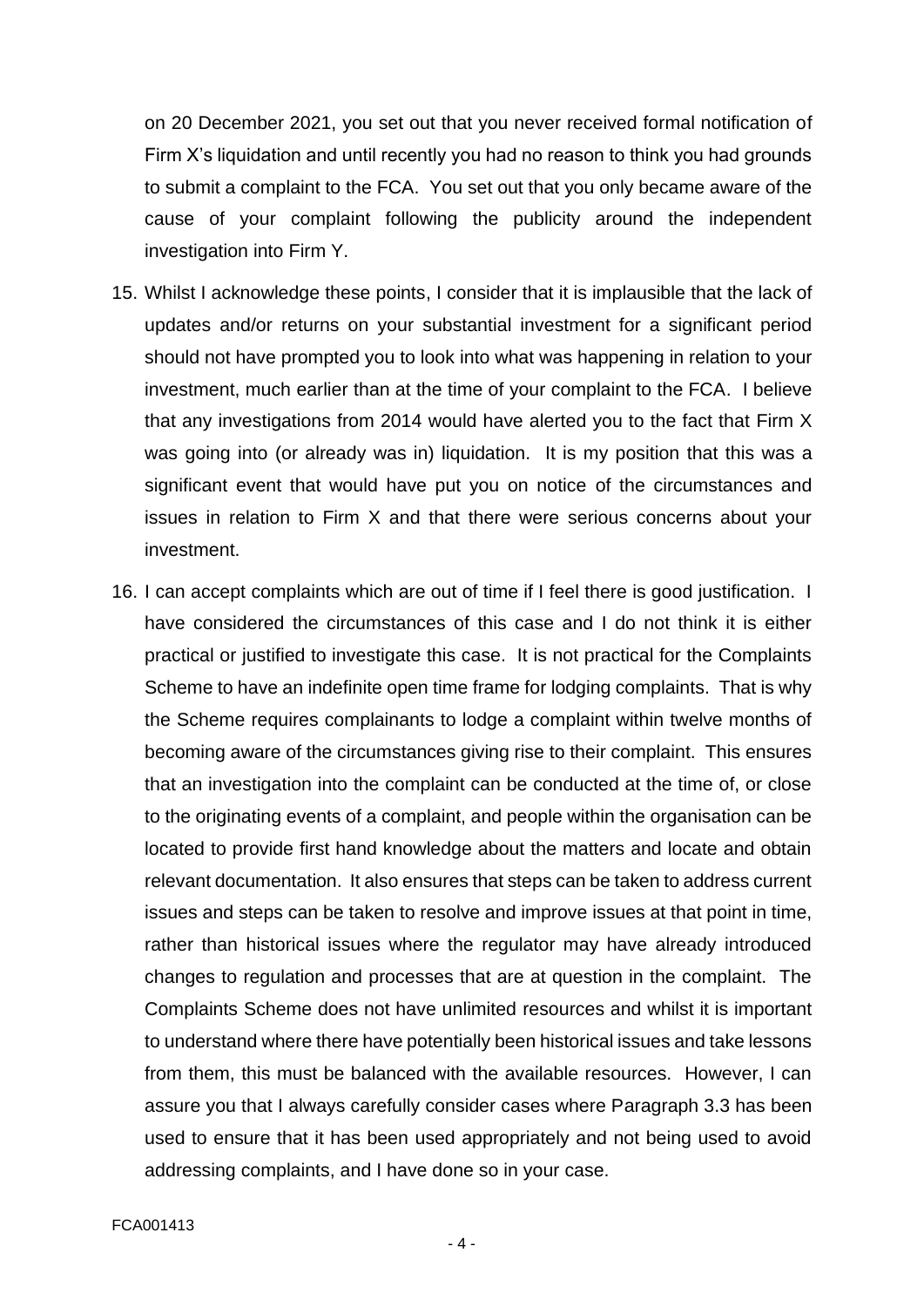- 17. I believe that it is highly likely that you were on notice that there was an issue with your investment and most probably that the firm was in liquidation for some time before you made your complaint. It might be that you felt that you might obtain a financial resolution to your situation through the liquidators or other avenues and that you were waiting to see what would happen, but this did not change the facts or the original actions of Firm X and you could have lodged a complaint at any time if you felt the FCA had failed to protect investors. The possibility of financial rectification is not reasonable grounds to delay making a complaint. There was nothing to prevent you from making a complaint with the FCA, even if you were exploring other avenues. I note that in your response to my preliminary report you questioned this position questioning why you would have waited when there was no gain to be obtained from waiting. Whilst I acknowledge your point, it remains my belief that you were likely on notice about the issues with your investment and in turn that you should have been aware of the circumstances giving rise to your complaint more than 12 months before you lodged your complaint with the FCA.
- 18. For these reasons I consider that it was reasonable that the FCA set out that it was unable to look at your complaint as it is excluded under paragraph 3.3, because you should have been aware of the circumstances and issues in relation to Firm X at a much earlier point in time.
- 19. I also note that the Complaint Scheme is not devised to be a final step for complainants when other avenues for redress have been exhausted. It is there to investigate complaints about the actions or inactions of the FCA, including into its regulatory failures. I have noted that you have indicated that it was the recently released report into Firm Y that alerted you to the fact that you could raise a complaint about the FCA's regulatory failures. I am pleased to see that this report has highlighted this option for complainants, but this still needs to be done within relevant time periods.
- 20. Finally, I want to note that the FCA does have a statutory duty to secure an appropriate degree of protection for consumers. It does so by regulating the financial industry through the setting of standards which firms must meet, and by taking enforcement action where that is justified. It does not investigate individuals' complaints against unregulated firms or the firms it regulates. It is the role of the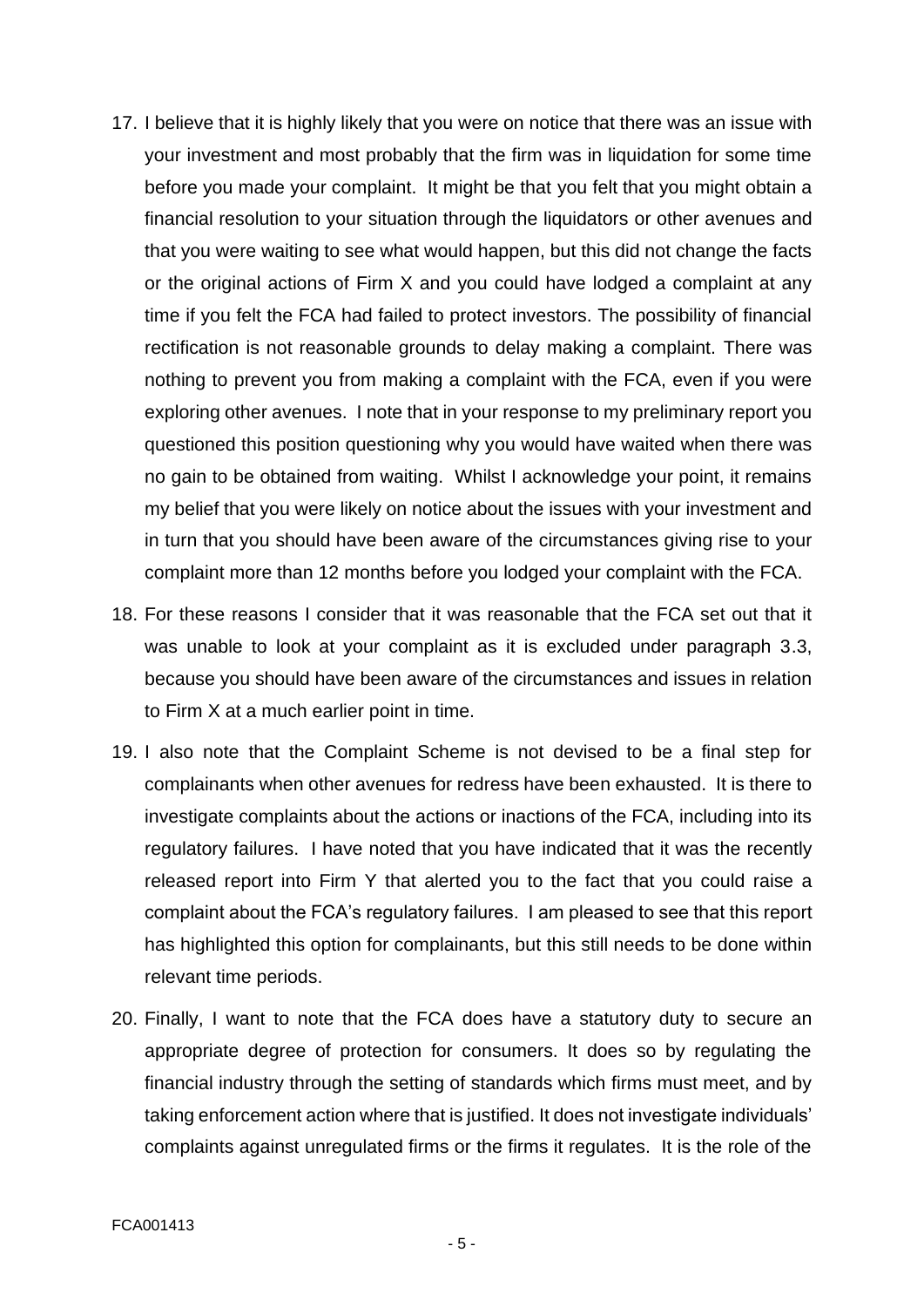Financial Ombudsman Service (FOS) to investigate an individual's complaint about regulated firms.

- 21. That does not mean that the FCA cannot investigate concerns arising from information about individual complaints, but it investigates those in the context of considering whether or not regulatory action is justified, or in the case of an unregulated firm whether alternative action should be considered through other forums, rather than whether or not the individual requires redress. Any action the FCA may or may not take because of the information you provided could not lead to redress for you personally.
- 22. In your correspondence to the FCA you set out that it failed to 'uphold the FSMA regulations, and to act on a timely basis to protect consumers and reduce financial crime.'
- 23. Whilst I have not investigated this complaint, I have reviewed the FCA file in relation to your complaint and other information made available to me relating to Firm X, and I am satisfied that the complaints team have made relevant enquiries about the past information that was received in relation to Firm X and these enquiries show that the information previously sent about Firm X to the FCA was received and was passed onto the relevant departments. In its letter dated 29 July 2021 the FCA did detail the regulatory actions it had taken against the two regulated financial adviser firms that were found to be responsible for promoting and selling Firm X's schemes to UK consumers which resulted in the issuance of final notices to them in 2013 and 2014.
- 24. However, as you are aware and as I set out in my points above, Firm X itself was not regulated by the FCA and it has not been able to take action against Firm X directly. In its letter the FCA did set out that it had passed information onto other law enforcement agencies who had shown interest and that it had also looked into whether the scheme was a UCIS. However, the standard of information it required to pursue the matter further was not available due to jurisdictional hurdles that were in place due to the operations of the scheme being located overseas.
- 25. So whilst you have identified that the recently published report highlighted the serious failures of the FCA in relation to a different firm, Firm Y, and that you consider it shared many common characteristics with Firm X where the FCA failed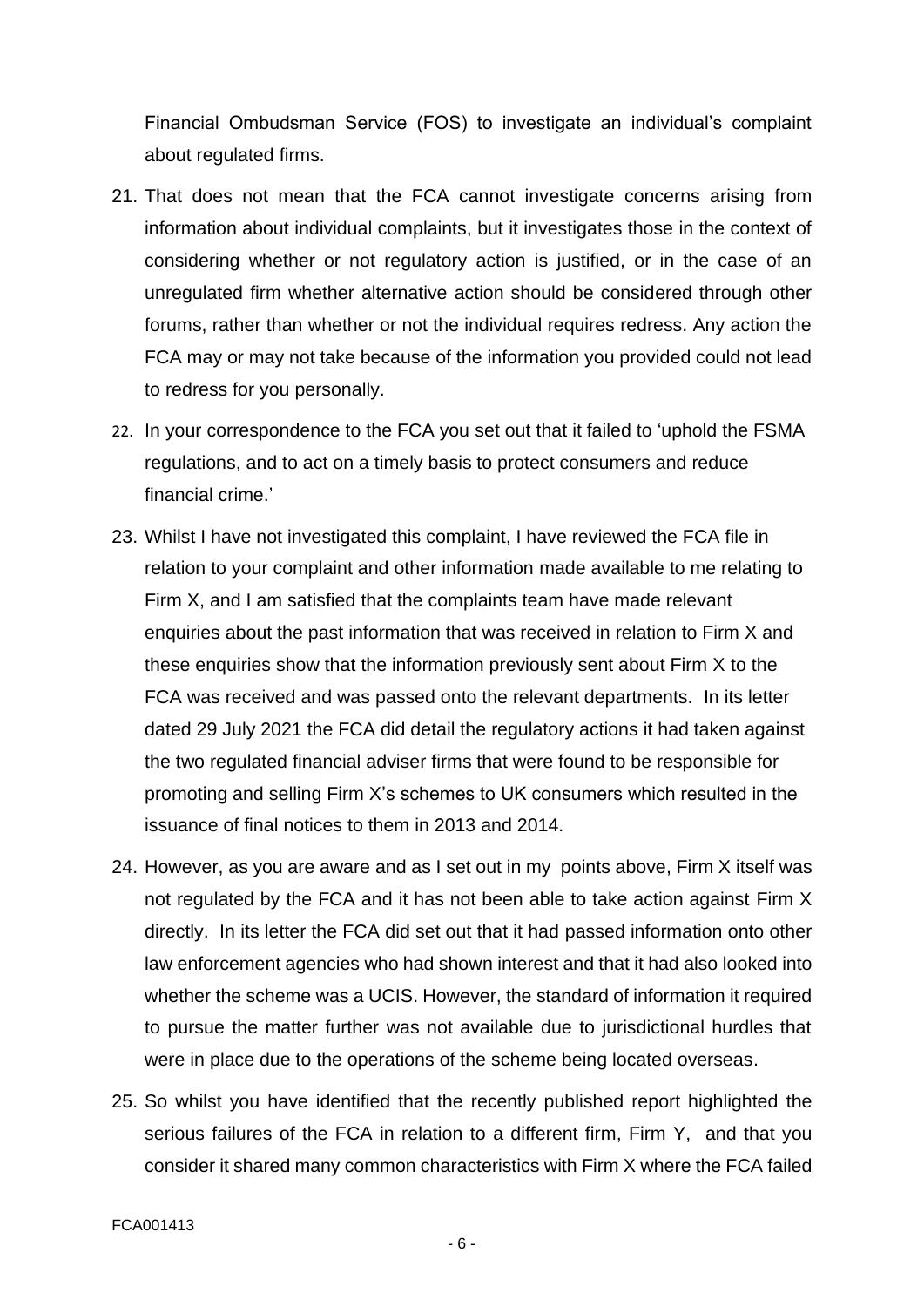to consider the holistic business model (i.e. look at the bigger picture), every case must be considered in the context of its own circumstances, in this case the fact that Firm X was not regulated and the products you invested in were not regulated and were overseas products.

The FCA does not generally say what action has been taken in response to the information that it receives. This is because section 348 (s.348) of the Financial Services & Markets Act 2000 (FSMA) classes some information the FCA holds about firms as confidential and restricts how that information is dealt with. In addition to this, any information that is not restricted by s.348 FSMA may be restricted due to the FCA's policy on sharing information about regulated firms and individuals, who also have legal protections. Under this policy, the FCA will not normally disclose the fact of continuing action without the agreement of the firm concerned. There is a good explanation of the statutory and FCA policy restrictions on information sharing at [https://www.fca.org.uk/freedom](https://www.fca.org.uk/freedom-information/information-we-can-share)[information/information-we-can-share.](https://www.fca.org.uk/freedom-information/information-we-can-share) This means that, as you were told, there is no general right for members of the public to know the outcome of reports that they make.

- 26. Like the FCA, I am required to respect confidentiality. This means that sometimes I cannot report fully on the confidential material to which I have access. However, as part of the Complaints Scheme, I have access to all the FCA's complaints papers, including confidential material. This is so that I, as an independent person, can see whether I am satisfied that the FCA has behaved reasonably. Sometimes this means that all I can say to complainants is that having studied the confidential material, I am satisfied that the FCA has behaved reasonably but I am unable to give further details.
- 27. This can be frustrating for complainants, but it is better that I am able to see the confidential material. On occasions, I have persuaded the FCA to release further confidential information to help complainants understand what has happened, but this is not always possible. I shall continue to pursue this matter with the FCA.
- 28. As I have already noted above, I have upheld the FCA's decision that your complaint has been made out of time. For this reason, it was not appropriate for

- 7 -